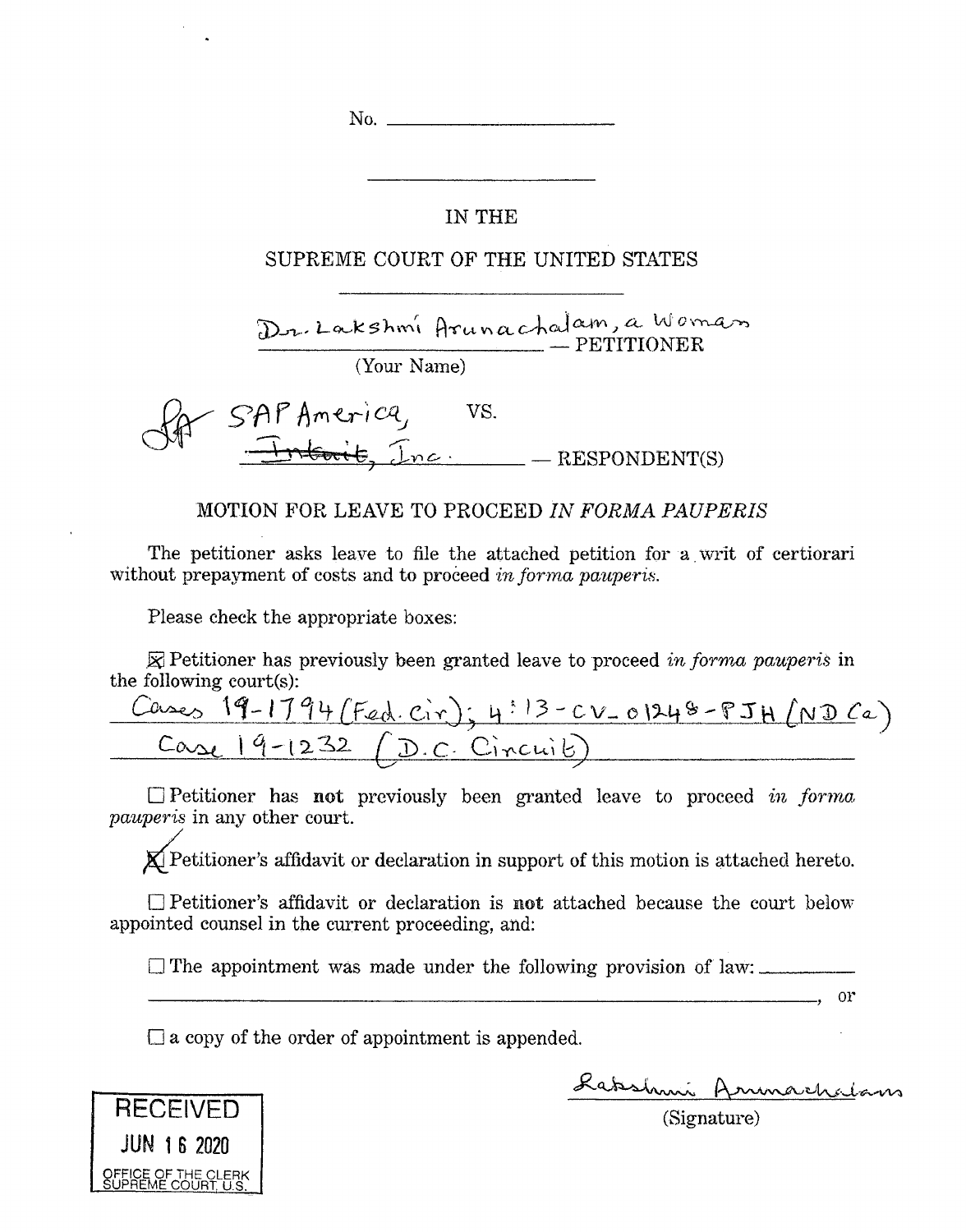## AFFIDAVIT OR DECLARATION IN SUPPORT OF MOTION FOR LEAVE TO PROCEED *IN FORMA PAUPERIS*

, Lcl{<sup>c</sup>\$hm*\* **CUW1., &- w***o***yv>£-V|** am the petitioner in the above-entitled case. In support of my motion to proceed *in forma pauperis,* I state that because of my poverty I am unable to pay the costs of this case or to give security therefor; and I believe I am entitled to redress.

1. For both you and your spouse estimate the average amount of money received from each of the following sources during the past 12 months. Adjust any amount that was received weekly, biweekly, quarterly, semiannually, or annually to show the monthly rate. Use gross amounts, that is, amounts before any deductions for taxes or otherwise.

| Income source                                                              | the past 12 months            | Average monthly amount during |                                  | <b>Amount expected</b><br>next month |  |
|----------------------------------------------------------------------------|-------------------------------|-------------------------------|----------------------------------|--------------------------------------|--|
|                                                                            | You                           | Spouse                        | You                              | Spouse                               |  |
| Employment                                                                 | \$<br>O                       | S.                            | \$<br>$\circ$                    |                                      |  |
| Self-employment                                                            | $\hat{v}$ .<br>\$             | $\mathbb{S}$                  | O<br>\$                          |                                      |  |
| Income from real property<br>(such as rental income)                       | O.<br>\$                      | $\mathbb{S}$                  | $\hat{U}$<br>\$                  | s                                    |  |
| Interest and dividends                                                     | V)<br>\$                      | $\mathbb{S}^-$                | 0<br>$\mathbb S$                 | $\mathbb{S}$                         |  |
| <b>Gifts</b>                                                               | ♦<br>\$                       | Ś.                            | $\mathcal{O}$<br>$\mathbb S$     | $\mathfrak{F}$                       |  |
| Alimony                                                                    | \$<br>Ó                       | \$                            | $\mathcal{O}$<br>\$              | \$                                   |  |
| Child Support                                                              | $\mathcal O$<br>\$            | $\mathfrak s$                 | \$                               | $\mathbb{S}^-$                       |  |
| Retirement (such as social<br>security, pensions,<br>annuities, insurance) | 481<br>\$                     | $\mathbb{S}$                  | $\ddot{\text{S}}$<br><u>1483</u> | $\frac{1}{2}$                        |  |
| Disability (such as social<br>security, insurance payments)                | $\mathcal{O}^-$<br>Ŝ.         | $\mathbb{S}$                  | O<br>$\mathbf S$                 |                                      |  |
| Unemployment payments                                                      | $\mathbb{S}$<br>$\mathcal{O}$ | \$                            | Ð<br>\$                          |                                      |  |
| Public-assistance<br>(such as welfare)                                     | $\mathcal{D}$<br>\$           | \$                            | O<br>\$                          |                                      |  |
| Other (specify): _____________                                             | $\mathbf S$<br>$\Omega$       | $\mathbb{S}$                  | 0<br>$\mathfrak{F}$              |                                      |  |
| Total monthly income:                                                      | 1481<br>\$                    | \$                            | 483<br>$\mathfrak{S}$            |                                      |  |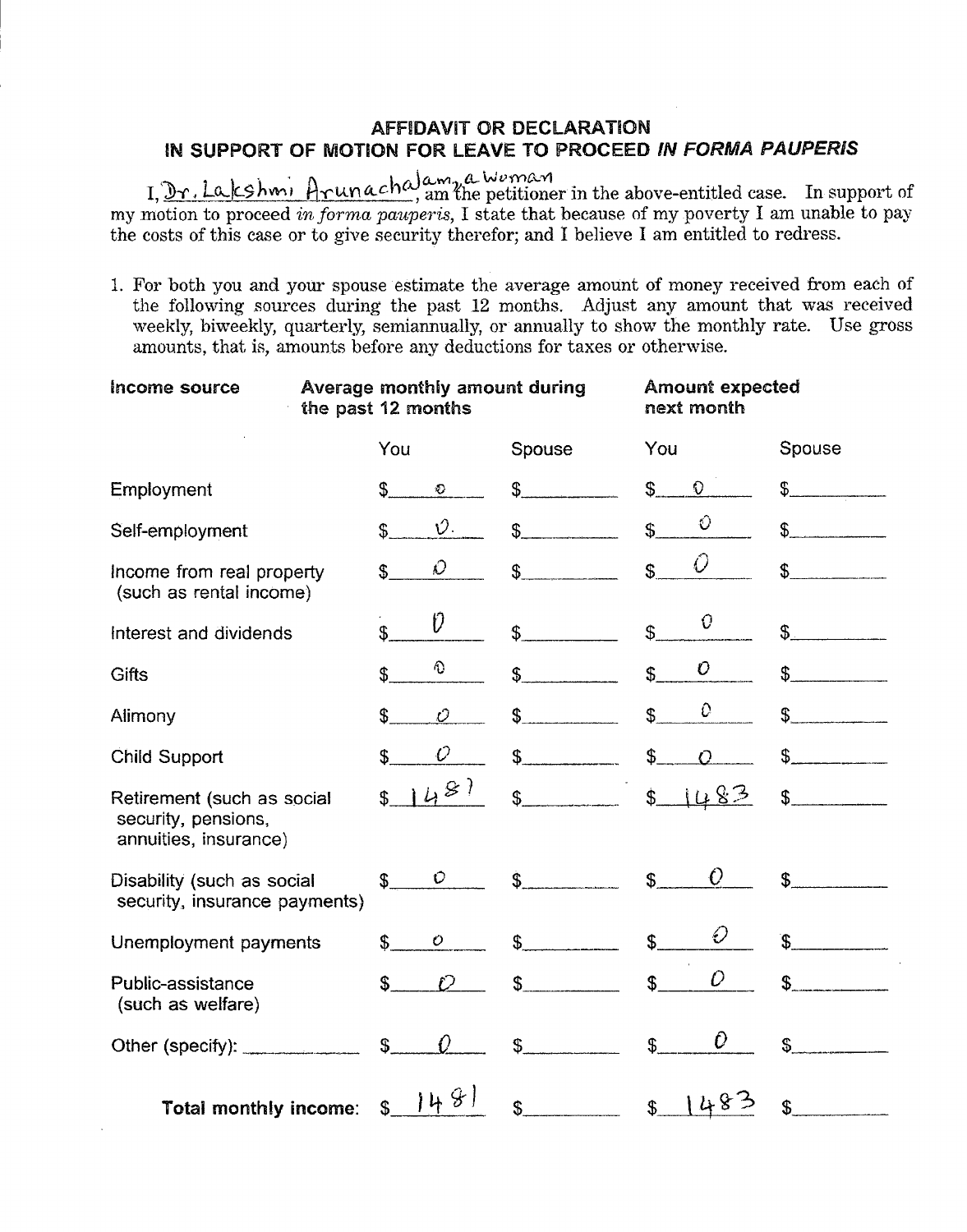2. List your employment history for the past two years, most recent first. (Gross monthly pay is before taxes or other deductions.)

| Employer                                                                                                    | <b>Address</b> | Dates of<br>Employment                                                                                        | Gross monthly pay |
|-------------------------------------------------------------------------------------------------------------|----------------|---------------------------------------------------------------------------------------------------------------|-------------------|
| ___________                                                                                                 |                |                                                                                                               |                   |
|                                                                                                             |                |                                                                                                               |                   |
| and and substitute components are the components of the components of the components of the children in the |                | the continue of the company and continued approximation of the continued of the continued of the continued of |                   |

3. List your spouse's employment history for the past two years, most recent employer first. (Gross monthly pay is before taxes or other deductions.)<br> $\frac{1}{2}$  am  $\sin \frac{1}{2}$  **no**  $\sin \frac{1}{2}$  **pous** 

| Employer | <b>Address</b> |                   | 1 am Single, no Spouse |
|----------|----------------|-------------------|------------------------|
|          |                | <b>Employment</b> |                        |
|          |                |                   |                        |
|          |                |                   |                        |

4. How much cash do you and your spouse have? \$\_\_\_\_\_\_\_\_\_\_\_\_\_\_\_\_\_\_\_\_\_\_\_\_\_\_\_\_\_\_\_\_\_ Below, state any money you or your spouse have in bank accounts or in any other financial institution.  $\sim$ 

| Type of account (e.g., checking or savings) | Amount you have Amount your spouse has |
|---------------------------------------------|----------------------------------------|
| checkina                                    |                                        |
|                                             |                                        |
|                                             |                                        |

5. List the assets, and their values, which you own or your spouse owns. Do not list clothing and ordinary household furnishings.

| $\Box$ Home | $\Box$ Other real estate |  |  |
|-------------|--------------------------|--|--|
| Value       | Value                    |  |  |
|             |                          |  |  |

| <b>XMotor Vehicle #1</b>                           |      | $\Box$ Motor Vehicle #2 |
|----------------------------------------------------|------|-------------------------|
| Year, make & model 2ccc, Mercedes Ben <sup>2</sup> |      | Year, make & model      |
| Value $\mathcal{B}$ 400                            | 5430 | Value                   |

| $\Box$ Other assets                                     |
|---------------------------------------------------------|
| Description<br>www.communication.com/communication.com/ |
| Value                                                   |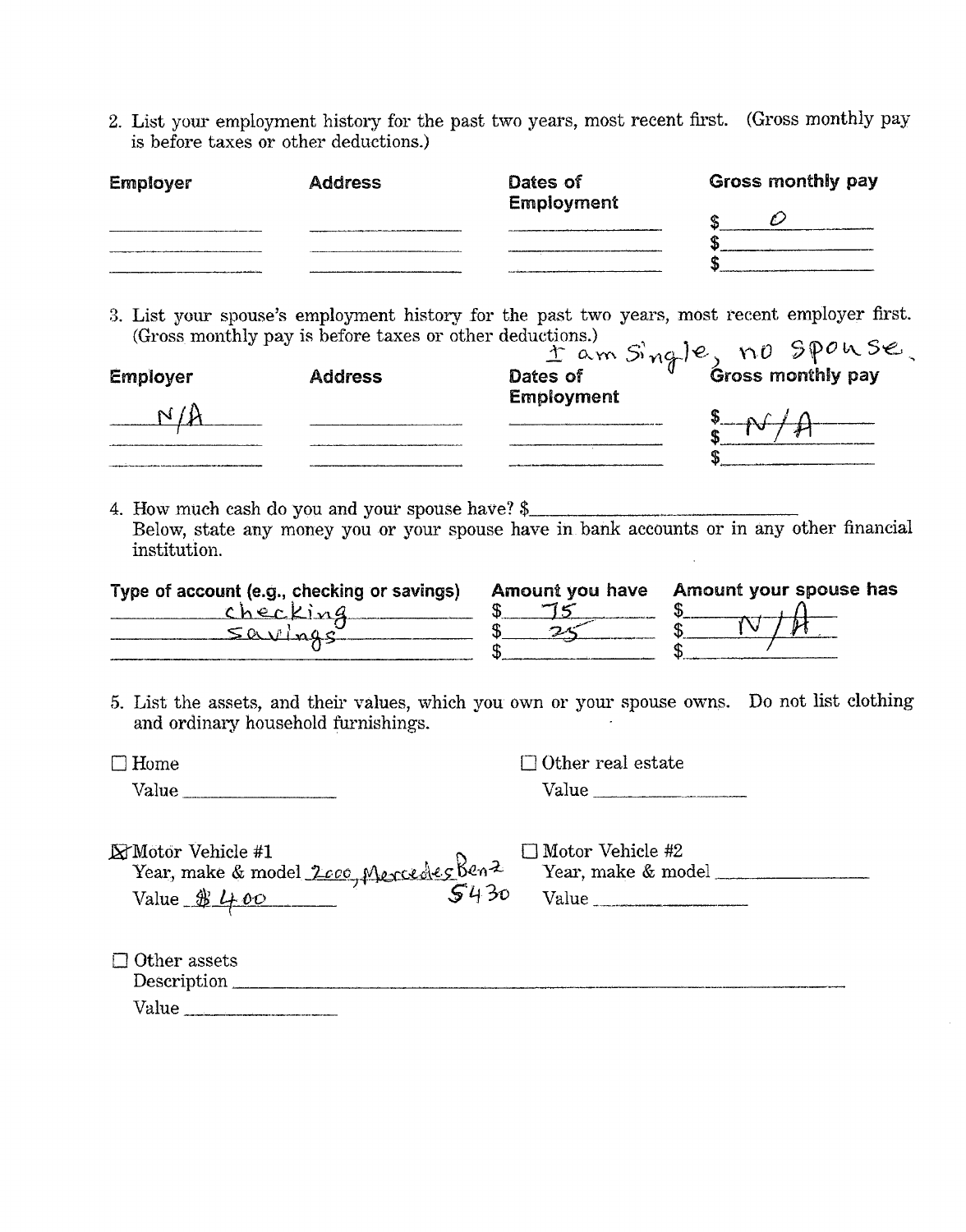6. State every person, business, or organization owing you or your spouse money, and the amount owed.

| Person owing you or<br><b>your spouse money</b>                                                                                                                                                                              | Amount owed to you                                 |                 | Amount owed to your spouse            |
|------------------------------------------------------------------------------------------------------------------------------------------------------------------------------------------------------------------------------|----------------------------------------------------|-----------------|---------------------------------------|
| George Pazuniak                                                                                                                                                                                                              | TBD                                                |                 |                                       |
| All Defendants in all                                                                                                                                                                                                        | TBD                                                |                 |                                       |
|                                                                                                                                                                                                                              |                                                    |                 |                                       |
| 7. State the persons who rely on you or your spouse for support. For minor children, list initials<br>instead of names (e.g. "J.S." instead of "John Smith").                                                                |                                                    |                 |                                       |
| Name                                                                                                                                                                                                                         | Relationship                                       | $N/\mathcal{H}$ | Age                                   |
| 8. Estimate the average monthly expenses of you and your family. Show separately the amounts<br>paid by your spouse. Adjust any payments that are made weekly, biweekly, quarterly, or<br>annually to show the monthly rate. |                                                    | You             | I am Single, no Spouse<br>Your spouse |
| Rent or home-mortgage payment<br>(include lot rented for mobile home)<br>Are real estate taxes included?<br>Is property insurance included?                                                                                  | $\Box$ Yes<br>$\Box$ No<br>$\Box$ Yes<br>$\Box$ No |                 | $\sqrt[3]{4}$                         |
| Utilities (electricity, heating fuel,<br>water, sewer, and telephone)                                                                                                                                                        |                                                    | $5^{\circ}$     |                                       |
| Home maintenance (repairs and upkeep)                                                                                                                                                                                        |                                                    |                 |                                       |
| Food                                                                                                                                                                                                                         |                                                    |                 |                                       |
| Clothing                                                                                                                                                                                                                     |                                                    | D               |                                       |
| Laundry and dry-cleaning                                                                                                                                                                                                     |                                                    | O<br>\$         | \$                                    |
| Medical and dental expenses                                                                                                                                                                                                  |                                                    | 250<br>\$       |                                       |

 $\bar{z}$ 

 $\sim$   $\sim$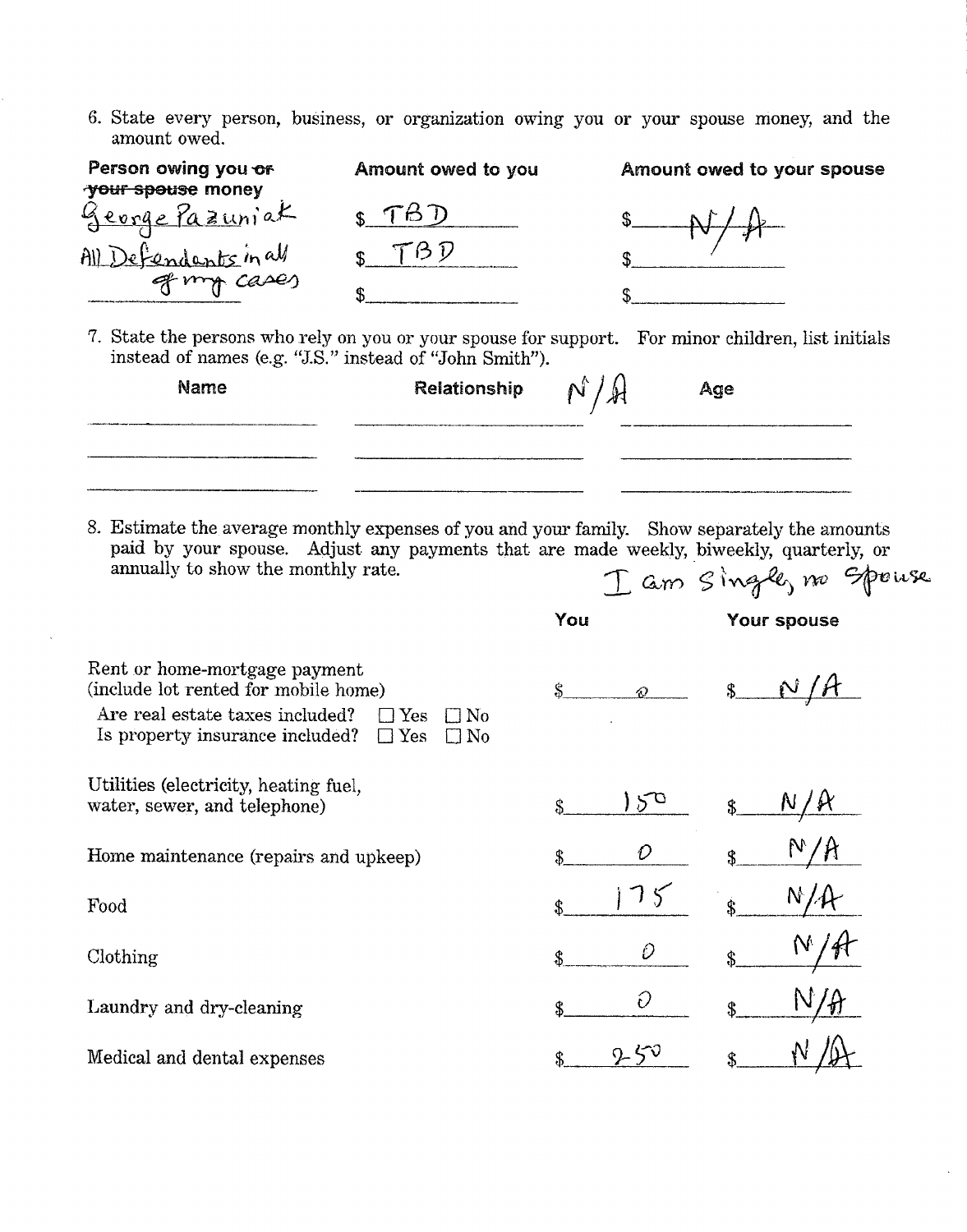|                                                                                                | You                         | Your spouse                  |
|------------------------------------------------------------------------------------------------|-----------------------------|------------------------------|
| Transportation (not including motor vehicle payments)                                          | 74<br>\$                    | $\frac{1}{2}$                |
| Recreation, entertainment, newspapers, magazines, etc.                                         | O                           | $\mathbb N$<br>$\frac{1}{2}$ |
| Insurance (not deducted from wages or included in mortgage payments)                           |                             |                              |
| Homeowner's or renter's                                                                        | $\frac{0}{s}$ \$            |                              |
| Life                                                                                           | \$                          | \$.                          |
| Health                                                                                         | 286                         | $\mathbf{\hat{S}}$           |
| Motor Vehicle                                                                                  | $5^{\circ}$                 | $\mathbf{\$\}$               |
|                                                                                                | $\overline{O}$              | $\mathcal{S}_{-}$            |
| Taxes (not deducted from wages or included in mortgage payments)                               |                             |                              |
| (specify):                                                                                     | $\mathcal{L} = \mathcal{O}$ | $\mathbf{\$}$                |
| Installment payments                                                                           |                             |                              |
| Motor Vehicle                                                                                  | $\mathbf S$                 | N/K<br>\$                    |
| Credit card(s)                                                                                 |                             | $\hat{\mathcal{S}}$          |
| Department store(s)                                                                            | \$                          | \$                           |
| Other:                                                                                         | \$                          | N/A                          |
| Alimony, maintenance, and support paid to others                                               | $\mathcal{O}$<br>\$         |                              |
| Regular expenses for operation of business, profession,<br>or farm (attach detailed statement) | O<br>\$                     |                              |
| Other (specify): $\frac{1}{\sqrt{1-\frac{1}{2}} \cdot \frac{1}{2}}$                            |                             |                              |
| <b>Total monthly expenses:</b>                                                                 |                             |                              |